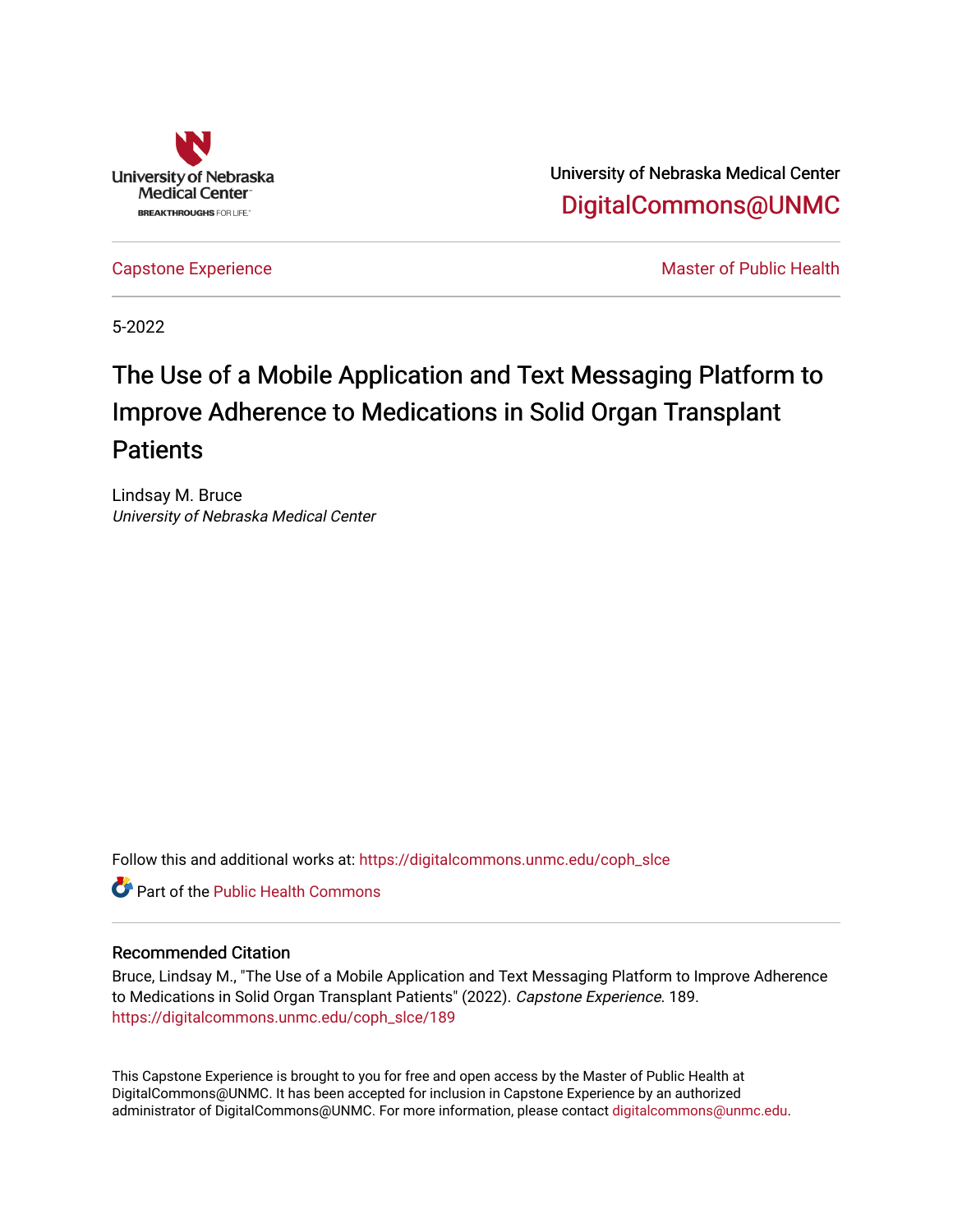# **The Use of a Mobile Application and Text Messaging Platform to Improve Adherence to Medications in Solid Organ Transplant Patients**

Lindsay Bruce, PharmD; MPH Candidate 2022 (Public Health Administration and Policy) Committee Information

Committee Chair: Hongmei Wang, PhD Member 2: Jianghu Dong, PhD

Member 3: Donald Klepser, PhD, MBA

# **Abstract**

Poor adherence to medication regimens is responsible for 30-70% of all medicationrelated hospital admission in the United States and can be calculated to cost approximately \$100 billion per year (Burra et al., 2011). The purpose of this pre-post cohort analysis is to measure the impact of using a mobile phone application and text messaging service on the medication possession ratio (MPR), a measure of adherence, among solid organ transplant patients who fill at Nebraska Medicine Outpatient Pharmacy. These interventions make it more convenient for patients to request refills, for pharmacy staff to send push notifications, and automatic refill and/or pickup reminders to be generated. Higher medication adherence rates to immunosuppressive agents, along with all other medications, promote better long-term outcomes such as: longevity of transplanted organ and prevention of adverse events. I hypothesize a positive association between the use of a mobile phone application and/or text messaging service and the MPR. 59 patients were identified in pharmacy software, McKesson, that had voluntarily used the mobile phone application and/or text messaging service prior to 6/12/2020. Each patient's MPR was manually derived for one year before intervention (6/12/2019-6/11/2020) and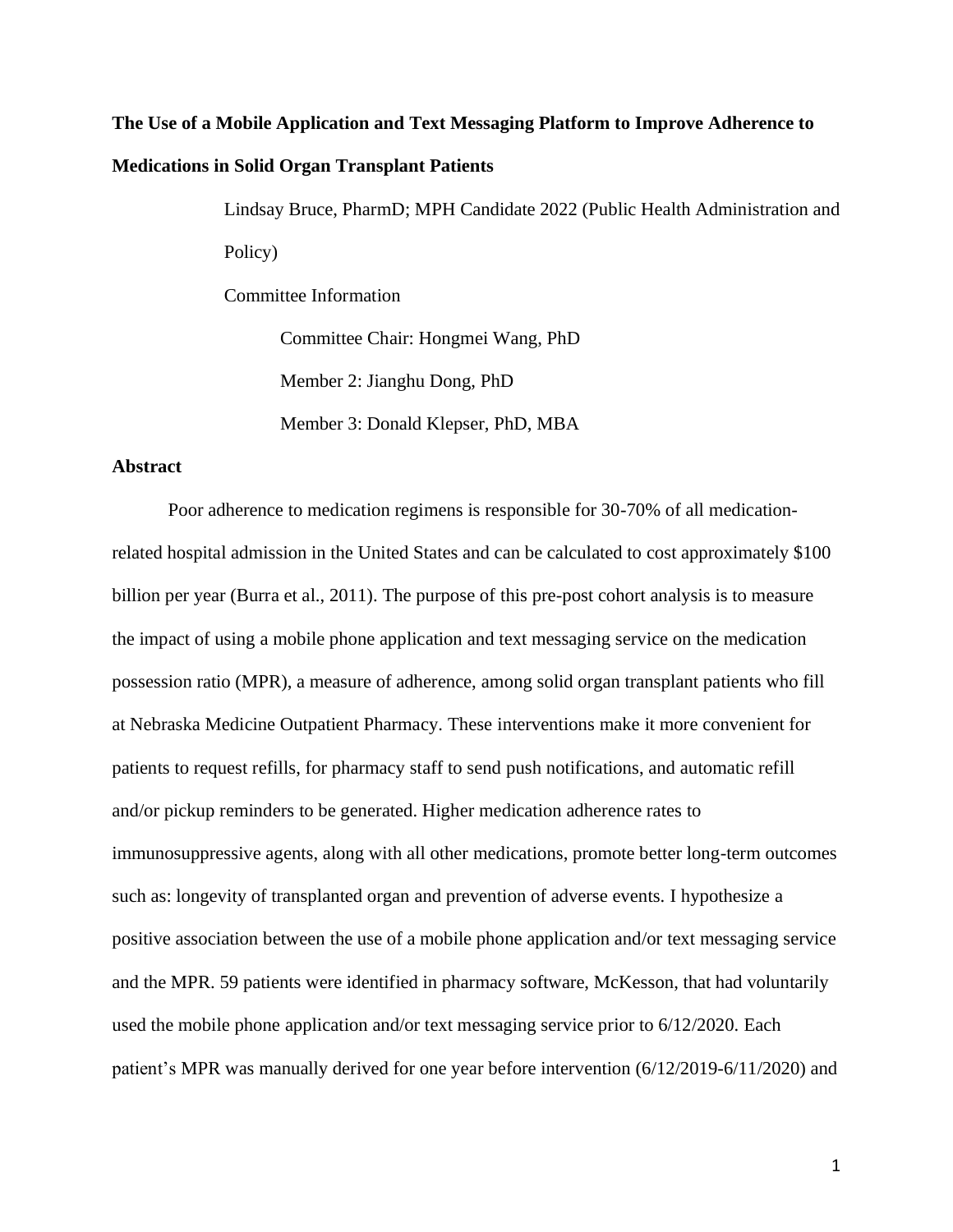one year after intervention (6/12/2020-6/12/2021). MPR is the sum of the days' supply for all fills of a given drug in a particular time period, divided by the number of days in the time period (1 year). The sample characteristics were examined and reported in terms of type of transplant, sex, race, and age. Then t-tests were conducted to examine if MPR is associated with age, sex, race, or type of transplant at baseline, one-year pre-intervention, and one-year post-intervention. Then, a multiple linear regression was run to examine if there were significant change in patient MPR over the two years after controlling age, sex, race, and type of transplant in the model. The results of the two-tailed, paired t-test comparing the average MPR in year 2020-2021 to that of year 2019-2020 returned a p-value of 0.31, indicating no statistically significant differences between these two years. This result does not support our hypothesis that the use of a mobile phone application and/or text messaging service will increase the MPR of solid organ transplant patients. In conclusion, analyzing the effect of the same intervention on a larger patient population with a lower baseline MPR, such as diabetic patients, would be more powerful using the same pre-post study design.

# **Introduction**

#### *Specific Aims or Problem Statement:*

The specific aims of this project are to analyze if the implementation of text messaging and/or mobile phone application is increasing the MPR in solid organ transplant recipients that fill their immunosuppressant medications at the Nebraska Medicine Outpatient Pharmacy. The analysis of this project will be used to present information to the Transplant Pharmacists at Nebraska Medicine to show the interventions that our pharmacy can provide on increasing medication adherence to immunosuppressant regimens. Patient safety and positive patient outcomes are at the forefront of this project and healthcare in general. Medication adherence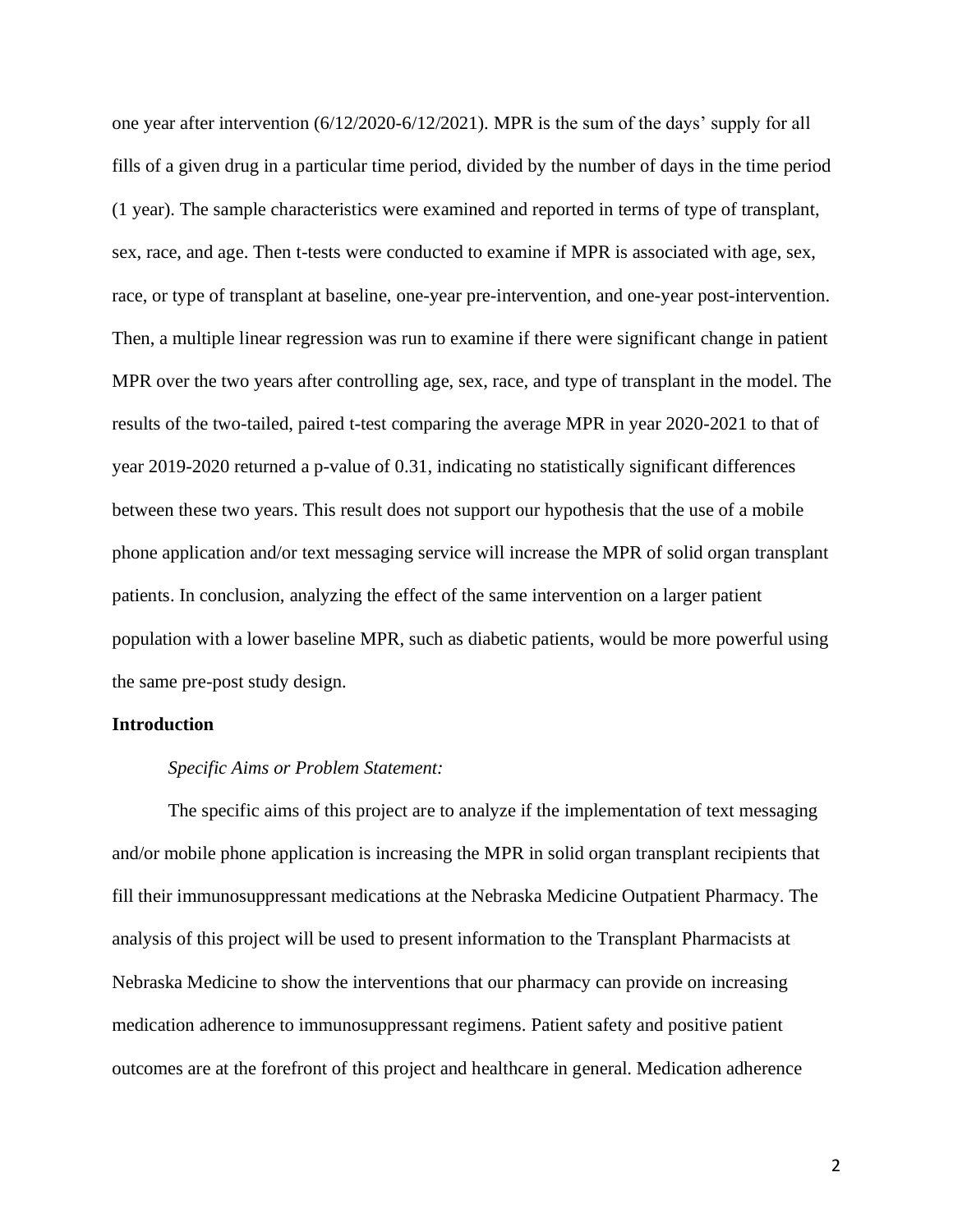promotes graft function, prevents graft rejection, prevents hospital admissions and decreases financial burden on the healthcare industry as a whole.

# *Significance:*

Adherence is a crucial component of transplant patients' therapeutic regimen. According to Adherence to Long-Term Therapies: Evidence for Action, adherence "refers to the extent to which a person's behavior—taking medication, following a diet, and or executing lifestyle changes, corresponds with the agreed recommendations from a health care provider (Sabate, 2003)." Immunosuppression nonadherence carries a risk of graft rejection and potential graft loss. Poor adherence to medication regimens is responsible for 30-70% of all medication-related hospital admission in the United States and can be calculated to cost approximately \$100 billion per year (Burra et al., 2011).

More than 165,000 apps designed for smartphones are related to health, and 1 in 5 people have downloaded a mobile health app (Perez-Jover et. al, 2019). Among those subsets of downloaded mobile health apps, many help patients manage their chronic disease states and their medication management. For example, reminding users to take medications and providing tools on how to be adherent. Other than medication administration reminders, these apps can provide refill reminders, doses can be logged, data logs that can be accessed by patients or uploaded to care providers, and readily available medication information.

### **Background and Literature Review**

#### *Background on Mobile Phone Application:*

Patients could voluntarily opt-in to the text message service prior to 6/12/2020, however, after this date patients were pre-enrolled and a link with directions was sent via text message on how to download the mobile application if a cell phone number was uploaded in McKesson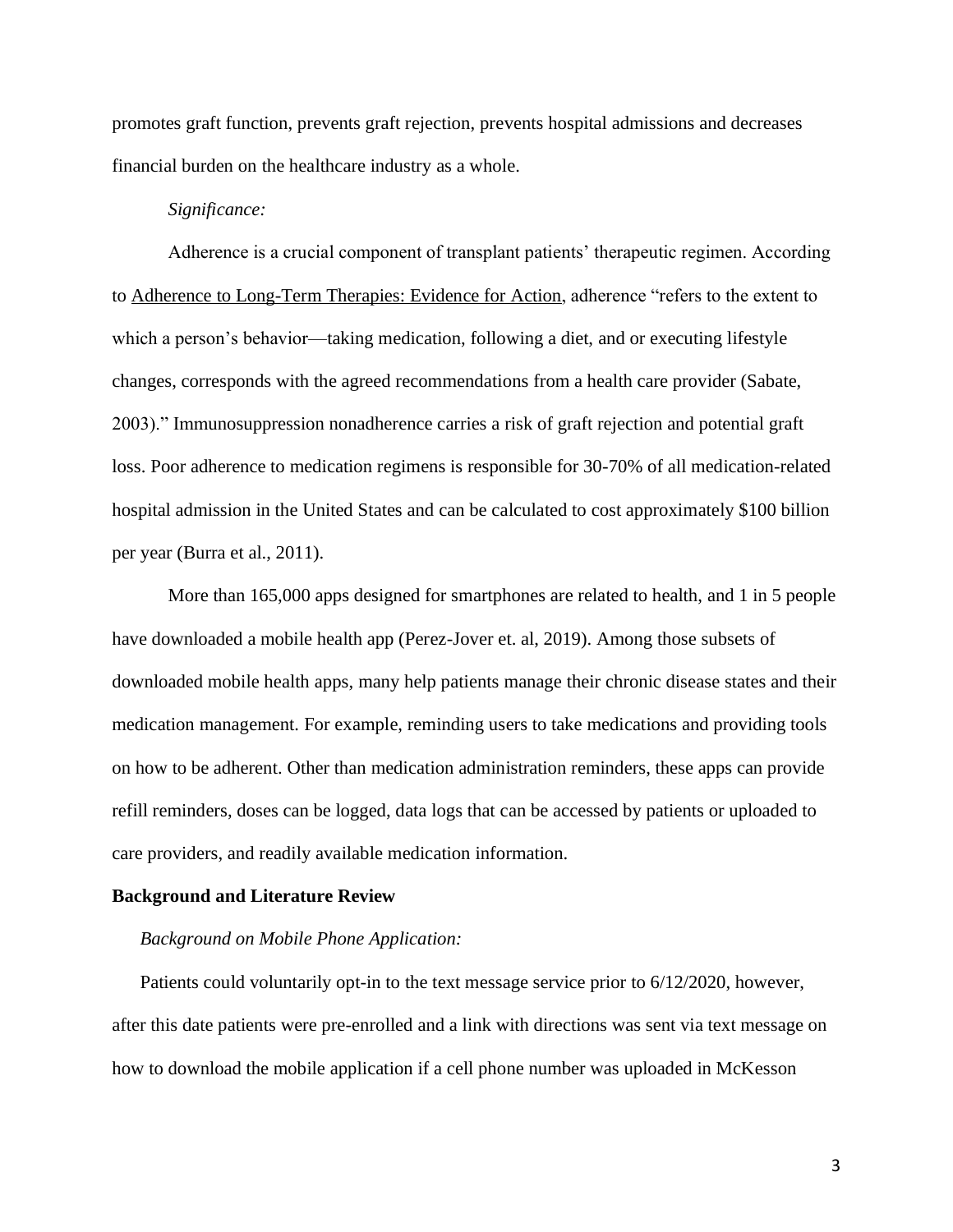pharmacy software. Patients can download the mobile application in the following ways: (1) text "APP" to 54053, (2) search "Nebraska Medicine Pharmacy" in the iPhone App Store or Google Play Store, (3) using the website

[https://nebraskamed.medrefill/nmweb\[nebraskamed.medrefill.com,](https://nebraskamed.medrefill/nmweb%5bnebraskamed.medrefill.com) patients can enter their cell phone number in the "get a text to download our mobile app" section, and (4) by scanning the QR Code on print materials at Point-of-Sale. Setting up an account on the mobile application allows the patient to fully manage their text message preferences. Additionally, patients can see all their prescriptions in one place and refill them by scanning their prescription or choosing from the list provided in the application. Reminders can be set to both refill medications and take medications. The mobile application and web portals allow patients to manage prescriptions on behalf of their family members. Downloading the mobile application gives patient access to print an expense report of their full prescription history at their convenience.

Real time text messages to patients are critical to maintain adherence. All of the text messages will include contact information for the pharmacy if they have any additional questions and/or concerns. If a patient chooses to sign up to receive text messages, they will be notified during the following points in the prescription process: (1) when their prescription is due to be refilled (patients have the ability to reply back and request their refill to be processed), (2) when their prescription is ready (including the copayment amount due), (3) when their prescription has been shipped to them (including the tracking number), (4) a reminder that their prescription is at the pharmacy waiting to be picked up, (5) a reminder when their prescription has not yet been picked up and will soon be returned to sock. In addition to the automated messages, pharmacy staff has the ability to send push text messages in specific circumstances to make it easier to communicate with patients. Some examples of messages include: (1) fill on arrival—medication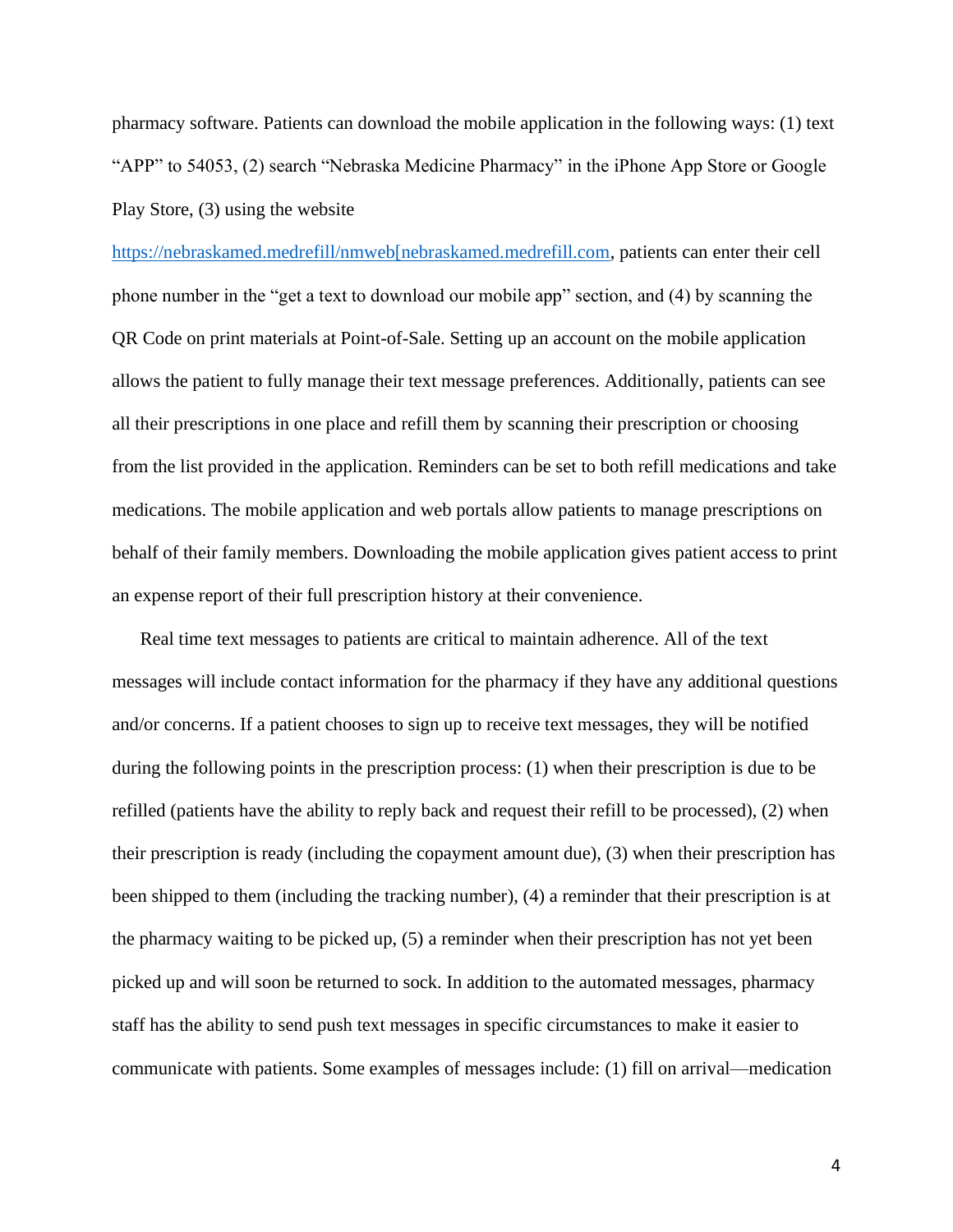delay (we are ordering the medication and will notify the patient when it is ready for pick up the following business day), (2) prior authorization needed (the medication requires additional insurance review/approval), (3) insurance issue (insurance on file expired, need new insurance information to process prescription), (4) prescriber denial (prescriber denied refill request; patient needs to contact provider), (5) prescription clarification (prescriber clarification needed on prescription), (6) refill too soon (prescription is too soon to fill), (7) contact Specialty Pharmacy (please contact Specialty Pharmacy at (402) 559-2484 to schedule your next refill), (8) more information needed for medication assistance application, and (9) payment information on file needs updated.

## *Literature Review:*

In *Mobile Health Medication Adherence and Blood Pressure Control in Renal Transplant Recipients*, this study assessed a prototype mobile health medication and blood pressure selfmanagement system for kidney transplant patients with uncontrolled hypertension (McGillicuddy et. al, 2013). This study used an electronic medication tray on a mobile phone application and received push notifications to remind them to take their various medications at the varying times of the day. Participation and retention rates were 75% and 91%, respectively (McGillicuddy et. al, 2013). The problems with the study were the small sample size (20 patients) and short time frame (3 months) and did not have any statistical measures of the effect on medication adherence. My capstone project will provide a larger sample size, a longer time frame, and using statistical measures to quantify using a mobile phone application and/or text messaging service on medication adherence in solid organ transplant patients.

In *Assessing Medication Adherence in Solid-Organ Transplant Recipients*, this crosssectional, single-center, retrospective cohort study evaluated 225 lung, kidney, and liver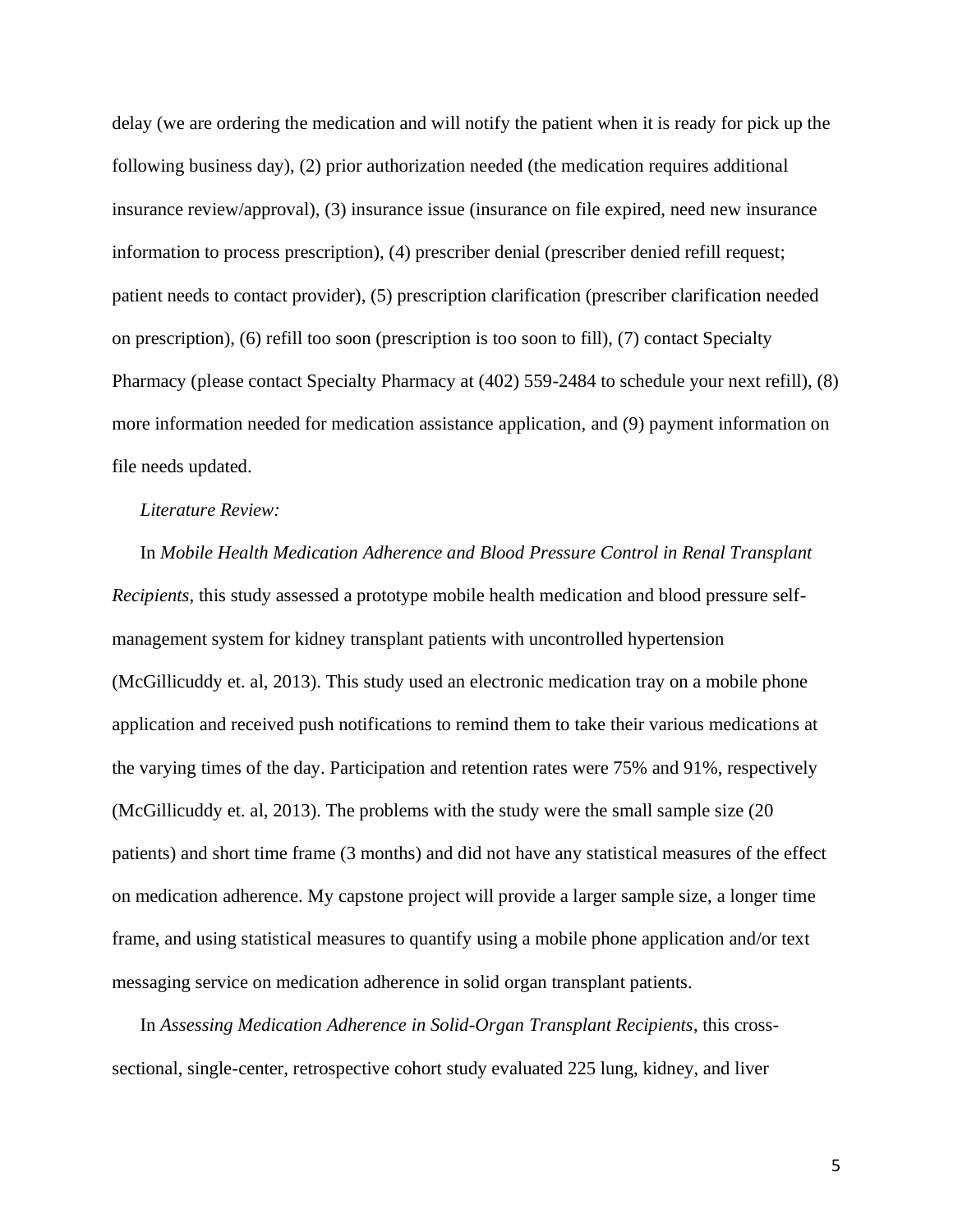transplant recipients' adherence to immunosuppressant mediation based on dosages and dispensing records using MPR and gaps in prescription refills (>30-day lapse between expected depletion of supply and next refill) in assessing adherence for 2 years (Chun-Wei Su, 2013). Overall, MPR was 95.4%, 95.9%, and 92.7% in lung, kidney, and liver recipients' (Chun-Wei Su, 2013). Only 7.1% of patients had a MPR lower than 80%, which was the cutoff for nonadherence (Chun-Wei Su, 2013). Statistical analyses were not performed for factors of nonadherence due to the small percentage of nonadherent patients. The problem with this study was no statistical analysis was completed on population characteristics: age, gender, race, and type of transplant. My capstone project with include statistical analysis of population characteristics: age, gender, race, and type of transplant at baseline and 1-year post-intervention in the form of average MPR, paired t-test, and multiple linear regression.

## **Data & Methods**

A group of 82 patients that were voluntarily enrolled in the mobile phone application/text messaging service before 6/12/2020 were identified via a report within the pharmacy software, McKesson. Further analysis excluded two patients that were recently deceased, five pediatric patients (< 19-years-old), and two bone marrow transplant patients. Pediatric patients were excluded because a parent or guardian must still be involved in their healthcare which could contribute to their medication adherence. Another 14 patients were excluded during initial data analysis due to insufficient data due to switching pharmacies due to personal preference or insurance requirements. With the above exclusions, the final study population included 59 patients. I built a custom Microsoft Excel report to include, medical record number, gender, race, age, and type of transplant (lung, liver, heart, kidney, or combination). Next, I used Microsoft Excel to enter each patient's average individual MPR for immunosuppressant therapy (from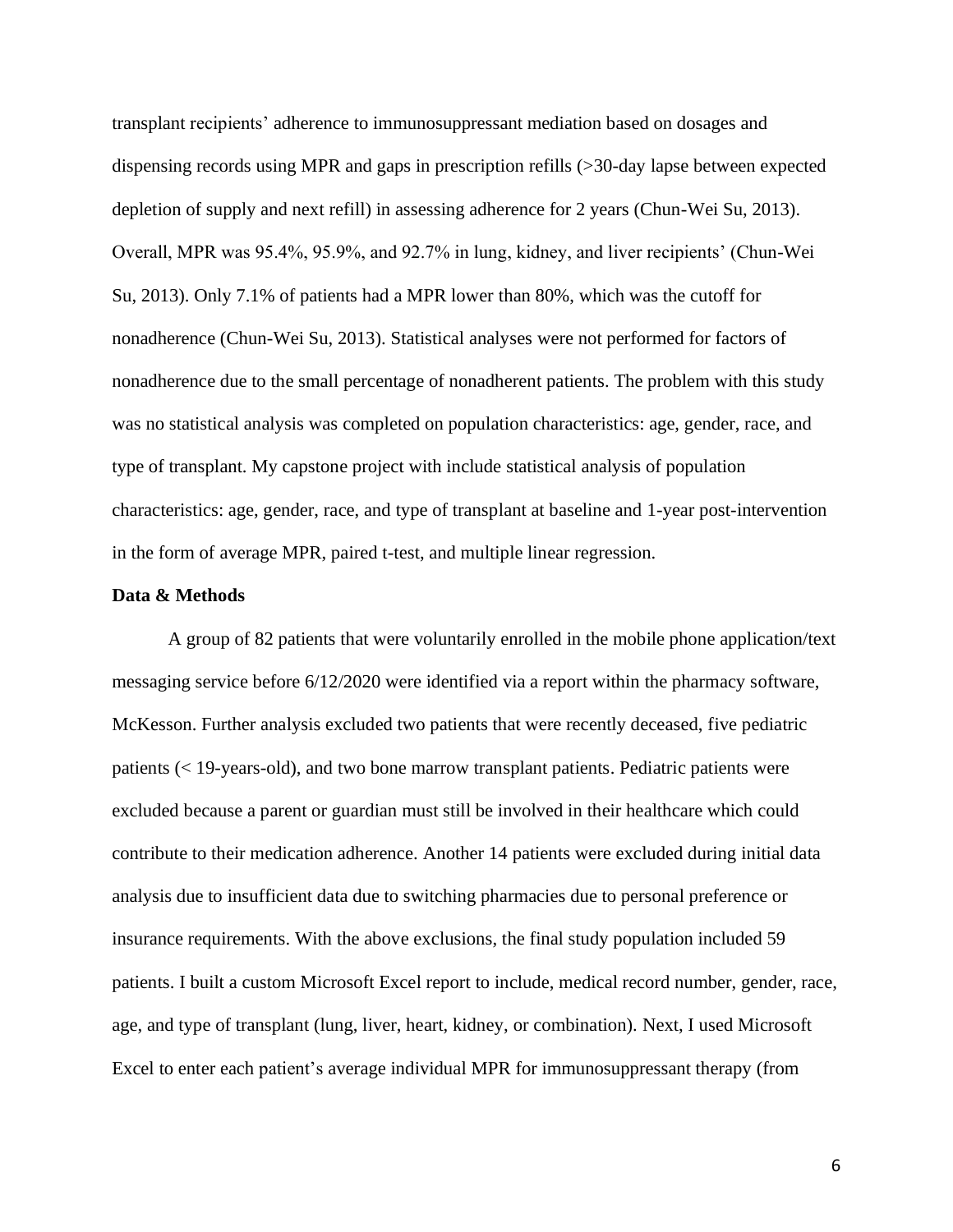McKesson patient profile data that was manually extracted) one year prior to text messaging or mobile phone application intervention (6/12/2019-6/11/2020) and comparing that to their average MPR 1 year post intervention (6/12/2020-6/11/2021). In this way, each patient acts as their own comparator.

The MPR is the sum of the days' supply for all fills of a given drug in a particular time period, divided by the number of days in the time period (1 year). 2020 was a leap year, which was accounted for in my calculations, by using 366 days as my denominator in the MPR calculation (instead of 365 in a normal year). In a patient that is perfectly adherent to medication therapy, the MPR would equal 100% or 1:1. MPR may be skewed if the patient is obtaining medications earlier than needed which will make the ratio greater than 100%; in this study, the cap was at 100% so it doesn't skew other calculations such as further analysis based on demographic information or transplant type.

The sample characteristics were examined and reported in terms of type of transplant, sex, race, and age. Then t-tests were conducted to examine if MPR is associated with age, sex, race, or type of transplant at baseline. Paired t-tests were conducted to examine differences in MPR in the whole study sample and stratified samples by age, sex, race, and type of transplant pre- and post- the intervention. In the end, a multiple linear regression was run to examine if there were significant change in patient MPR over the two years after controlling age, sex, race, and type of transplant in the model.

#### **Results (See Appendix for Data Tables)**

As shown in Table 1, my study population consisted primarily of kidney transplants (80%), male gender (63%), white race (59%), and a close split of 40-59 year-olds (42%) and 60-79 year-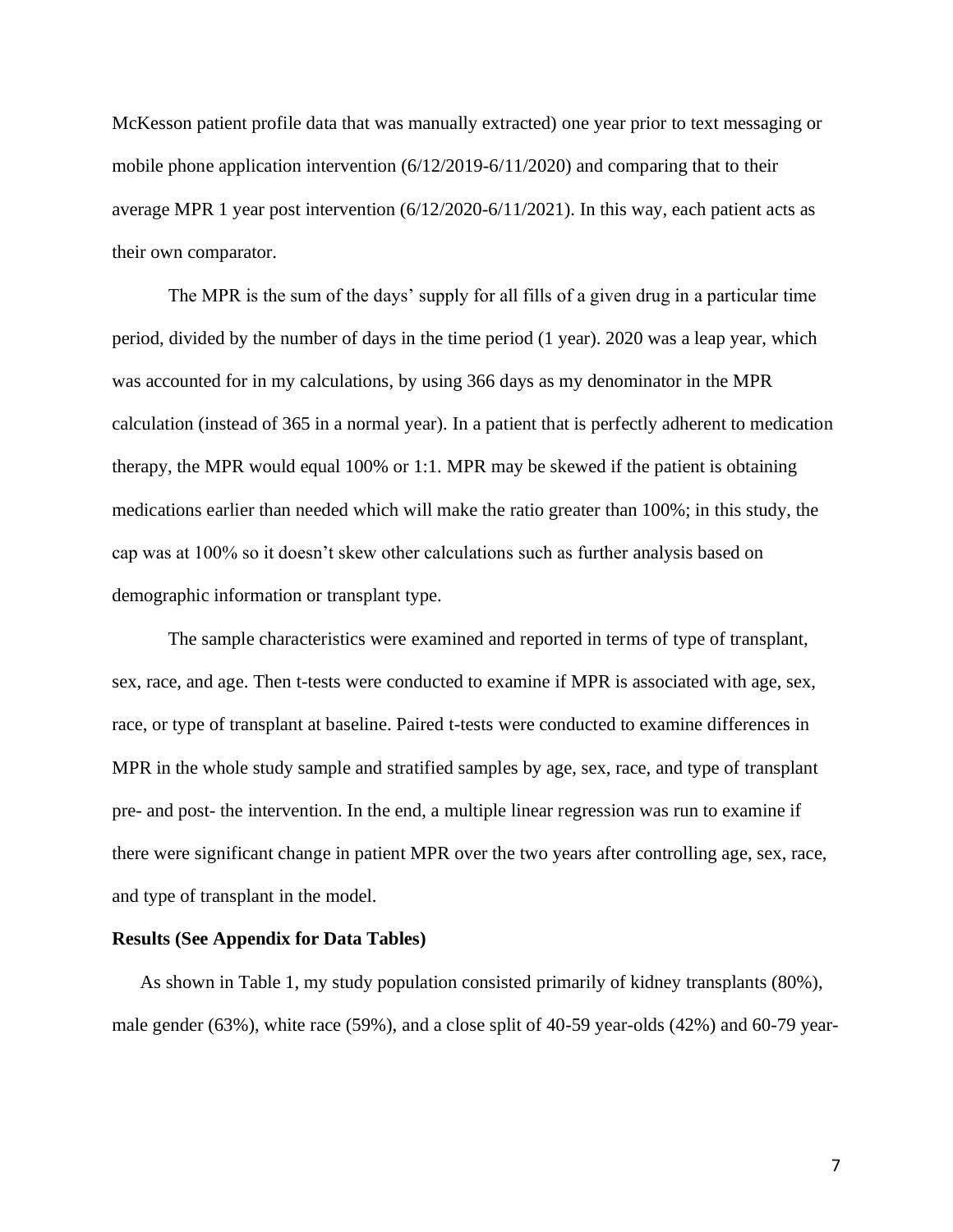olds (44%). Heart and combination transplants comprised each 7% of the study population.

While lung and liver transplants accounted for each 3% of the study population.

Table 2 shows group differences in MPR for 2019-2020 at baseline. The results showed that lung and combination transplant patients had a higher level of MPR compared to patients with other types of transplants (0.96 vs. 0.87, p=0.003) at baseline. Ages 20-59 had a higher level of MPR compared to patients ages 60-0.99 (0.85 vs. 0.91, p=0.03) at baseline. There were no statistically significant differences between patients with kidney transplants and patients with other solid organ transplant types (0.87 vs.0.91, p=0.28), female patients and male patients (0.90 vs. 0.87, p=0.47), and white and other races (0.89 vs. 0.86, p=0.31).

Table 3 shows the study population by average MPR in 2019-2020 and 2020-2021, difference in MPR in two years, and p-value for the paired t-tests comparing the difference in MPR for the whole sample and by different groups over time. The average MPR for all 59 study participants were 0.88 in year 2019-2020 and 0.86 in year 2020-2021. The results of the twotailed, paired t-test comparing the average MPR in year 2020-2021 to that of year 2019-2020 returned a p-value of 0.31, indicating no statistically significant differences between these two years. This result does not support our hypothesis that the use of a mobile phone application and/or text messaging service will increase the MPR of solid organ transplant patients. Pre-post comparison was also conducted for different groups by transplant type, age, sex, and race. There were no statistically significant differences in MPR between the two years for any of the groups tested. For lung and combination transplant patients the average MPR was 0.96 in 2019-2020 and  $0.88$  in  $2020-2021$ , the differences were not statistically significant (change=  $-0.08$ , p=0.24). Patient with other types of transplants showed an average MPR of 0.87 for 2019-2020 and 0.86 for 2020-2021, the differences were not statistically significant (change=  $-0.01$ , p=0.56). Patients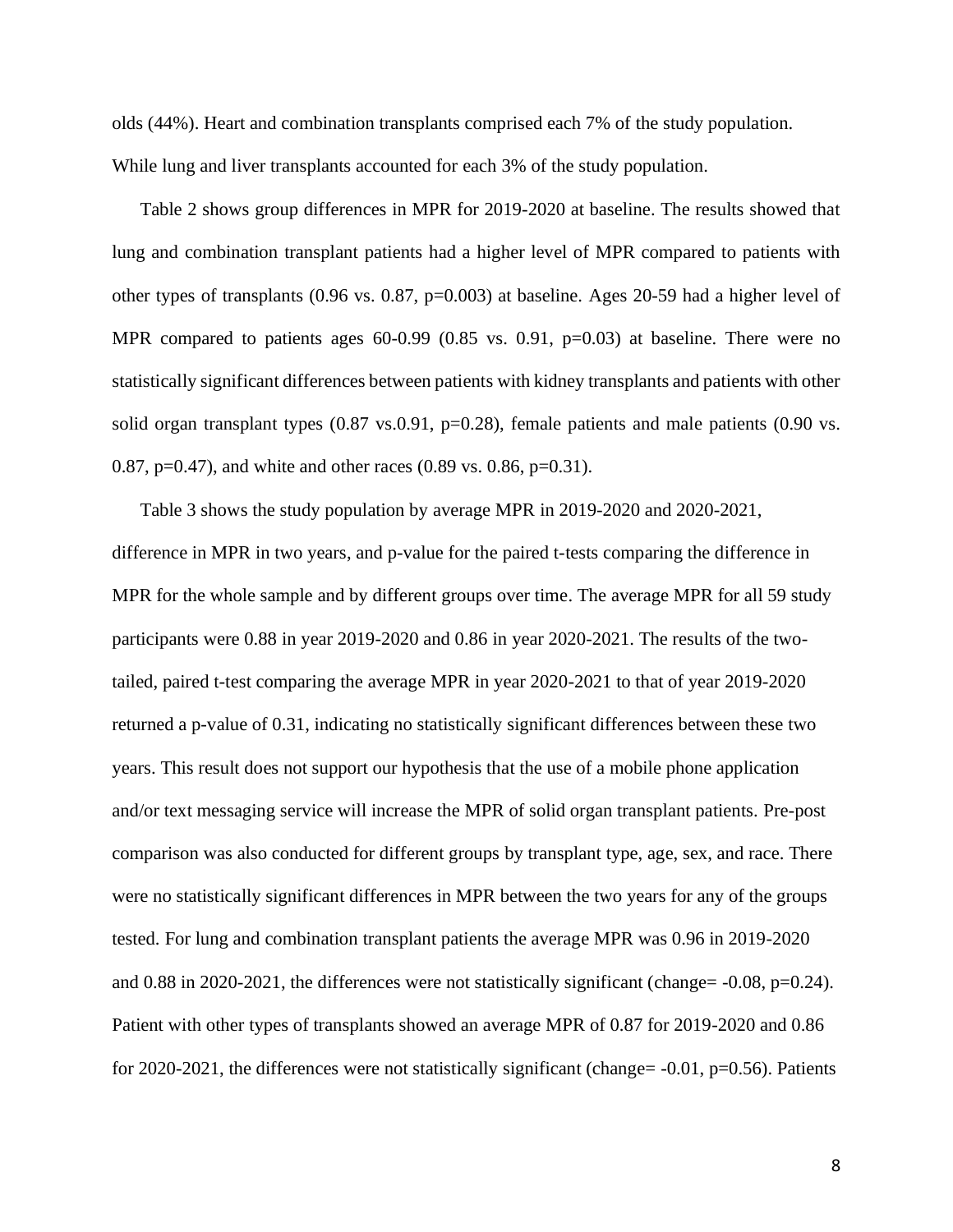of the white race had an average MPR of 0.89 in 2019-2020 and 0.89 and 2020-2021, however, the differences were not statistically significant (change=0,  $p=0.68$ ). Patients of other races had an average MPR of 0.86 for 2019-2020 and 0.83 for 2020-2021, however, the differences were not statistically significant (change= -0.03, p=0.34). For female patients, the average MPR was 0.90 for 2019-2020 and 0.87 for 2020-2021, the differences were not statistically significant (change= -0.03, p=0.21). For male patients, the average MPR was 0.87 for 2019-2020 and 0.86 for 2020-2021, the differences were not statistically significant (change=  $-0.01$ , p=0.73). For patients aged 60-99 years-old, the average MPR was 0.91 in year 2019-2020 and 0.93 in year 2020-2021, however, the differences were not statistically significant (change=0.02, p=0.53). 20- 59 years-old patients the average MPR was 0.85 in year 2019-2020 and 0.81 in 2020-2021, however, the differences were not statistically significant (change=  $-0.04$ , p=0.14).

The results of linear regression analysis are to test the year differences after controlling age, sex, race, and types of transplant are shown in Table 4. The outcome variable is the level of MPR for all participants. Type of transplant was categorized in two groups: other transplants vs. lung & combination (reference group). Race was categorized in two groups: other vs. white (reference group). Sex was categorized in two groups: male and female (reference group). Age was categorized in two groups: age 20-59 (reference group) vs. 60-99 years-old. No statistically significant association was found between year and MPR (coefficient=  $-0.02$ , p=0.52) after controlling for transplant type, race, sex, and age. The result does not support our hypothesis that the use of a mobile phone application and/or text messaging service will increase the MPR of solid organ transplant patients. There was a statistically significant difference for the age covariable (coefficient=0.091, p=0.0009). The average MPR for patients aged 60-99 years was 0.091 higher compared to patients aged 20-59 years after controlling for other variables in the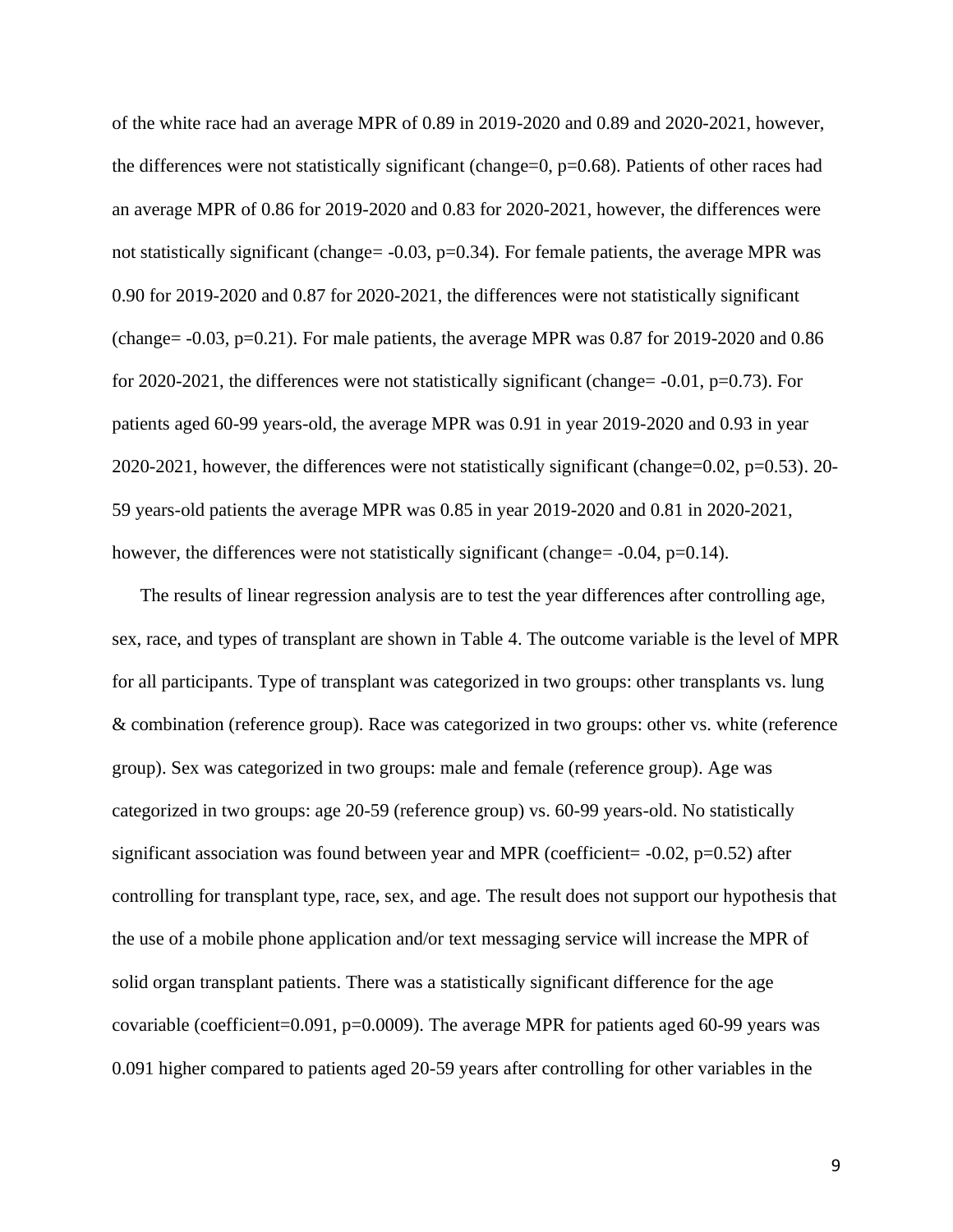model. There was no statistically significant association and type of transplant (lung and combination vs. other transplants) (coefficient=0.05, p=0.16), race (coefficient= -0.05, pvalue=0.10), or sex (coefficient=  $-0.02$ , p-value=0.51) over the two years.

# **Discussion**

The results of this study did not support my hypothesis of an overall positive association between the use of a mobile phone application and/or text messaging service and the MPR. This could be due to the following limitations of MPR: MPR does not accurately measure medication adherence to the extent that the patient is actually taking the medication as directed, it does assess whether the patient has access to the drug to take as directed by the physician. In a patient that is perfectly adherent to medication therapy, the MPR would equal 100% or 1. However, a threshold of  $\geq 0.80$  is conventionally used to indicate optimal adherence (Tang et. al, 2017). In this study, the average MPR in both years and for all categories was  $\geq 0.80$ . It could be argued that transplant patients should have a higher baseline MPR than other patients due to the continued education they receive from medical providers about the importance of medication adherence to immunosuppressant medications and the survival of their graft. Additionally, it would have been interesting to analyze as an additional covariable how much time has passed since transplantation for each patient. Theoretically, a patient may be more adherent to medication therapy immediately after transplantation due to more frequent office visits and lab draws for immunosuppressant levels for dose adjustments. This study was also conducted in the midst of the COVID-19 pandemic, and the effect this had is unknown, but should be acknowledged. In conclusion, analyzing the effect of the same intervention on a larger patient population with a lower baseline MPR, such as diabetic patients, would be more powerful using the same pre-post study design.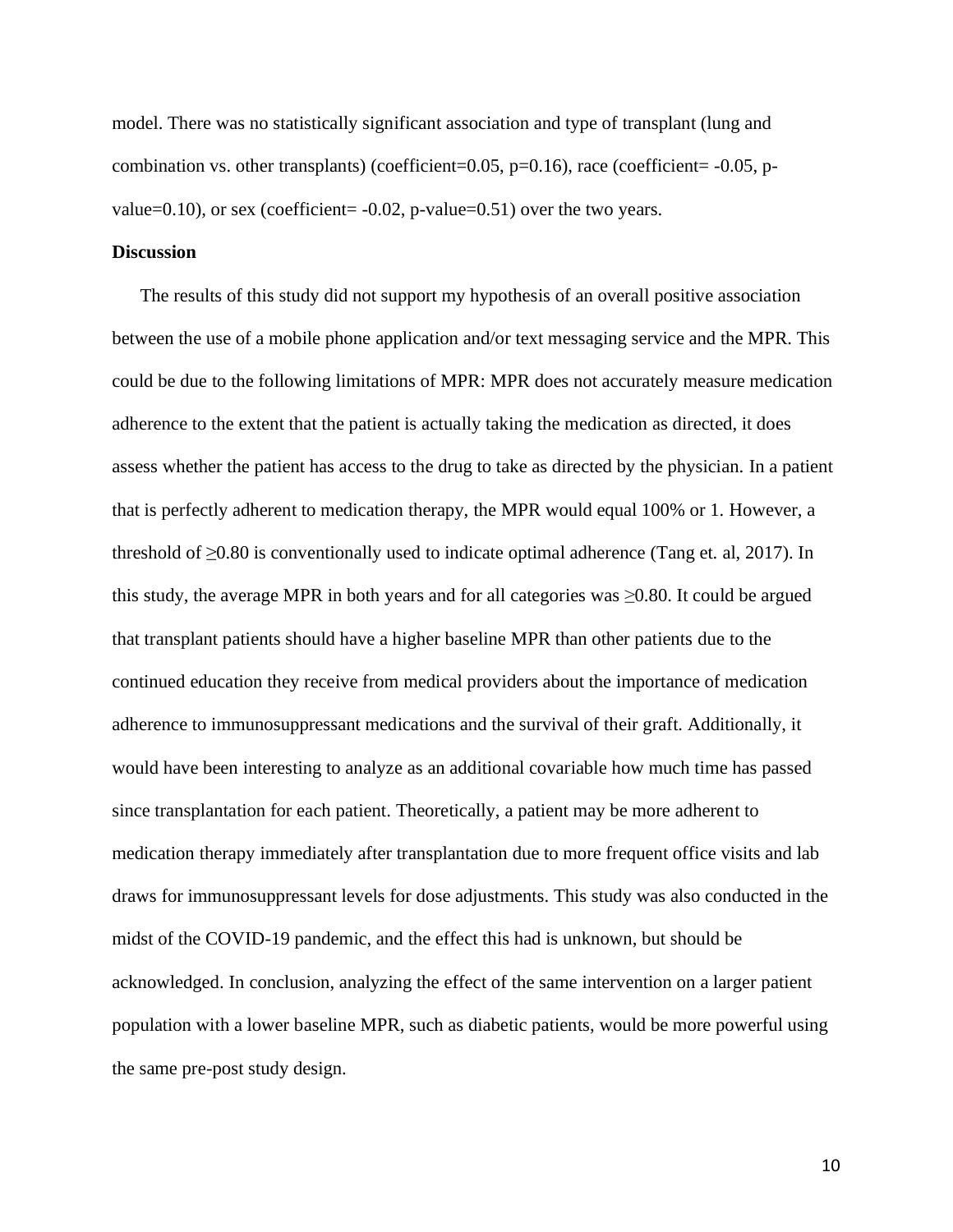Group differences at baseline MPR indicated a statistically significant finding in both lung  $\&$ combo transplants when compared to other transplants and age 20-59 when compared to age 60- 99. However, the sample size of lung & combo transplants was small at just 6 participants. In practice, lung and combination transplants are less frequently conducted, on average, compared to kidney transplants; for example, so a larger sample size of these specific transplant types would be hard to achieve when compared with other types of transplants. A multiple linear regression analysis results did find a statistical difference between patient MPR and age even after controlling for sex, race, year, and transplant types. Patients in 60-99 age group may have better adherence due to more extensive screening for medical clearance prior to transplant listing due to higher risk for surgery or closer post-transplant follow-up, potentially better health literacy and health habits, and more family/home health worker involvement in older adults post-transplant.

The strengths of this study included: length of study (2 years) and using statistical measures to quantify medication adherence (MPR). When compared to *Mobile Health Medication Adherence and Blood Pressure Control in Renal Transplant Recipients* consisted of 20 patients, a 3-month time period, and no statistical measures to quantify medication adherence (McGillicuddy et. al, 2013). This prototype system studied by McGillicuddy et. al, of using push notifications on a mobile phone application to remind them to take their various medications at varying times of the day appeared to be safe, highly acceptable, and useful to patients and providers to promote medication adherence. When compared to *Assessing Medication Adherence in Solid-Organ Transplant Recipients,* the study population consisted of 225 patients, was 2 years in length, but did not do a quantitative analysis due to over 90% of patient population having an average MPR ≥0.80. My study limitations are a pre-post design, small sample size, and using Microsoft Excel for data analysis. Without a control group the true impact of these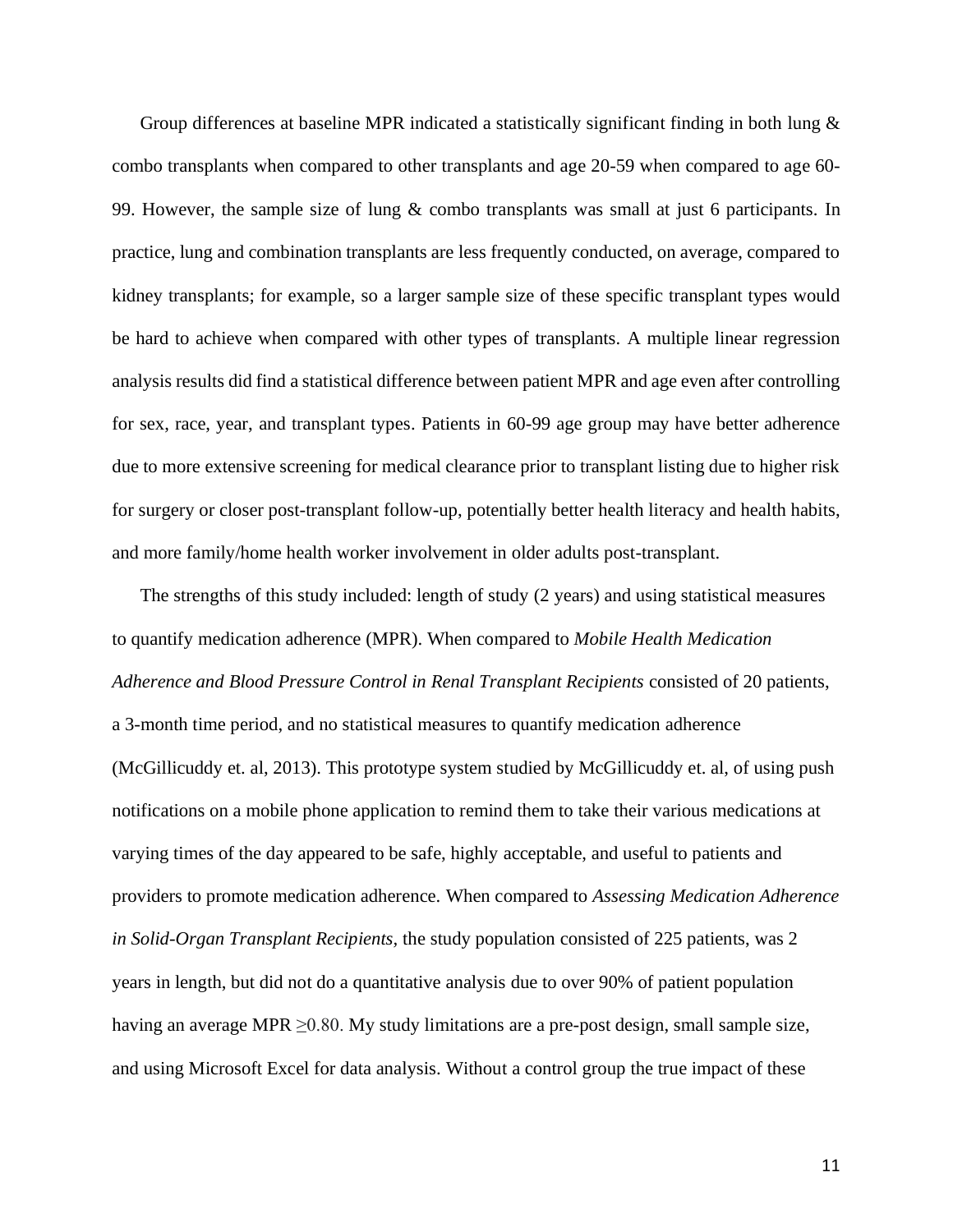interventions is not accurately captured by the pre-post comparison. The sample size of our study could still be too small to effectively detect the effect of the intervention on MPR of the patients studied. Finally, Microsoft Excel is difficult to use and less powerful when compared to SPSS for performing data analysis.

The results of this study continue to shed light on the complexity of medication adherence and the many factors that play into it. It is difficult to compare adherence rates of one patient to another without taking into account the various factors that may impact adherence such as: convenience (text messaging/mobile phone application), cost, environment, and health literacy to name a few. The best way to improve future studies on the impact of Nebraska Medicine Outpatient Pharmacy's Text Messaging/Mobile Phone Application is to increase patient enrollment by continuing to spread the word to not only patients with promotional materials, but also, enlist the help of other healthcare professionals (like Transplant Pharmacists) to promote the service and use this technology as a tool in their toolbelt to continue to improve medication adherence which my study ultimately did. In addition, a randomized controlled trial, conducting multiple regression to control for other factors of adherence (cost, socioeconomic status, and health literacy), and using SPSS statistical software for data analysis would be beneficial in future studies with a larger patient population to further assess the benefit of technology to promote medication adherence in solid organ transplant recipients.

### **Literature Cited**

1. Kung M, Koschwanez HE, Painter L, Honeyman V, Broadbent E. Immunosuppressant nonadherence in heart, liver, and lung transplant patients: associations with medication beliefs and illness perceptions. Transplantation.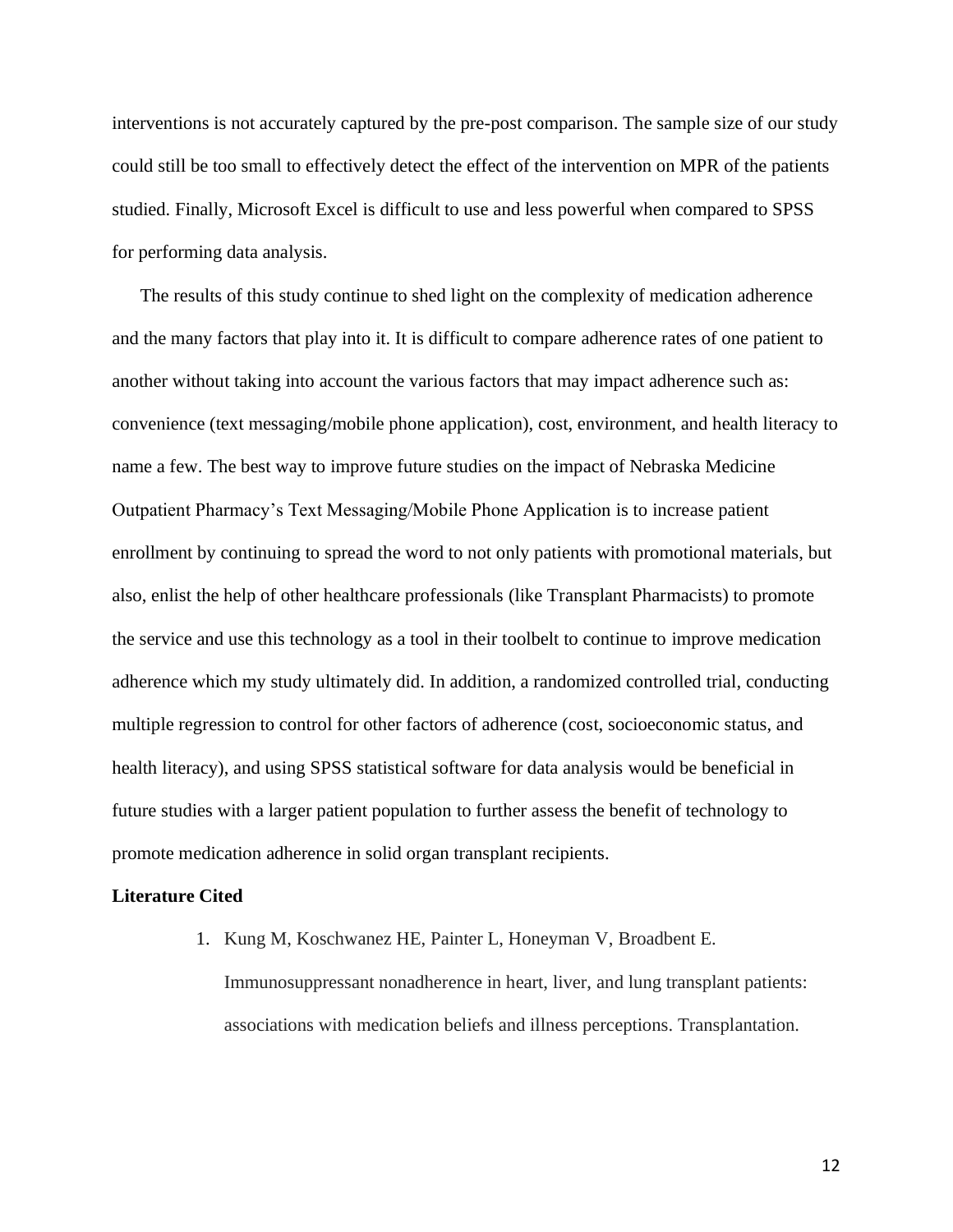2012 May 15;93(9):958-63. doi: 10.1097/TP.0b013e31824b822d. PMID: 22343337.

- 2. Sabate E, ed. *Adherence to Long‐Term Therapies: Evidence for Action*. Geneva, Switzerland: World Health Organization; 2003.
- 3. Pérez-Jover, V., Sala-González, M., Guilabert, M., & Mira, J. J. (2019). Mobile Apps for Increasing Treatment Adherence: Systematic Review. *Journal of medical Internet research*, *21*(6), e12505. https://doi.org/10.2196/12505
- 4. Burra, P., Germani, G., Gnoato, F., Lazzaro, S., Russo, F.P., Cillo, U. and Senzolo, M. (2011), Adherence in liver transplant recipients. Liver Transpl, 17: 760-770. <https://doi.org/10.1002/lt.22294>
- 5. McGillicuddy J, Gregoski M, Weiland A, Rock R, Brunner-Jackson B, Patel S, Thomas B, Taber D, Chavin K, Baliga P, Treiber F. Mobile Health Medication Adherence and Blood Pressure Control in Renal Transplant Recipients: A Proofof-Concept Randomized Controlled Trial.

<https://www.researchprotocols.org/2013/2/e32>

- 6. Tang, K.L., Quan, H. & Rabi, D.M. Measuring medication adherence in patients with incident hypertension: a retrospective cohort study. *BMC Health Serv Res* **17,** 135 (2017).<https://doi.org/10.1186/s12913-017-2073-y>
- 7. Su, G. C., Greanya, E. D., Partovi, N., Yoshida, E. M., Shapiro, R. J., & Levy, R. D. (2013). Assessing medication adherence in solid-organ transplant recipients. *Experimental and Clinical Transplantation*, *11*(6), 475–481. https://doi.org/10.6002/ect.2013.0060

# **Application of Public Health Competencies:**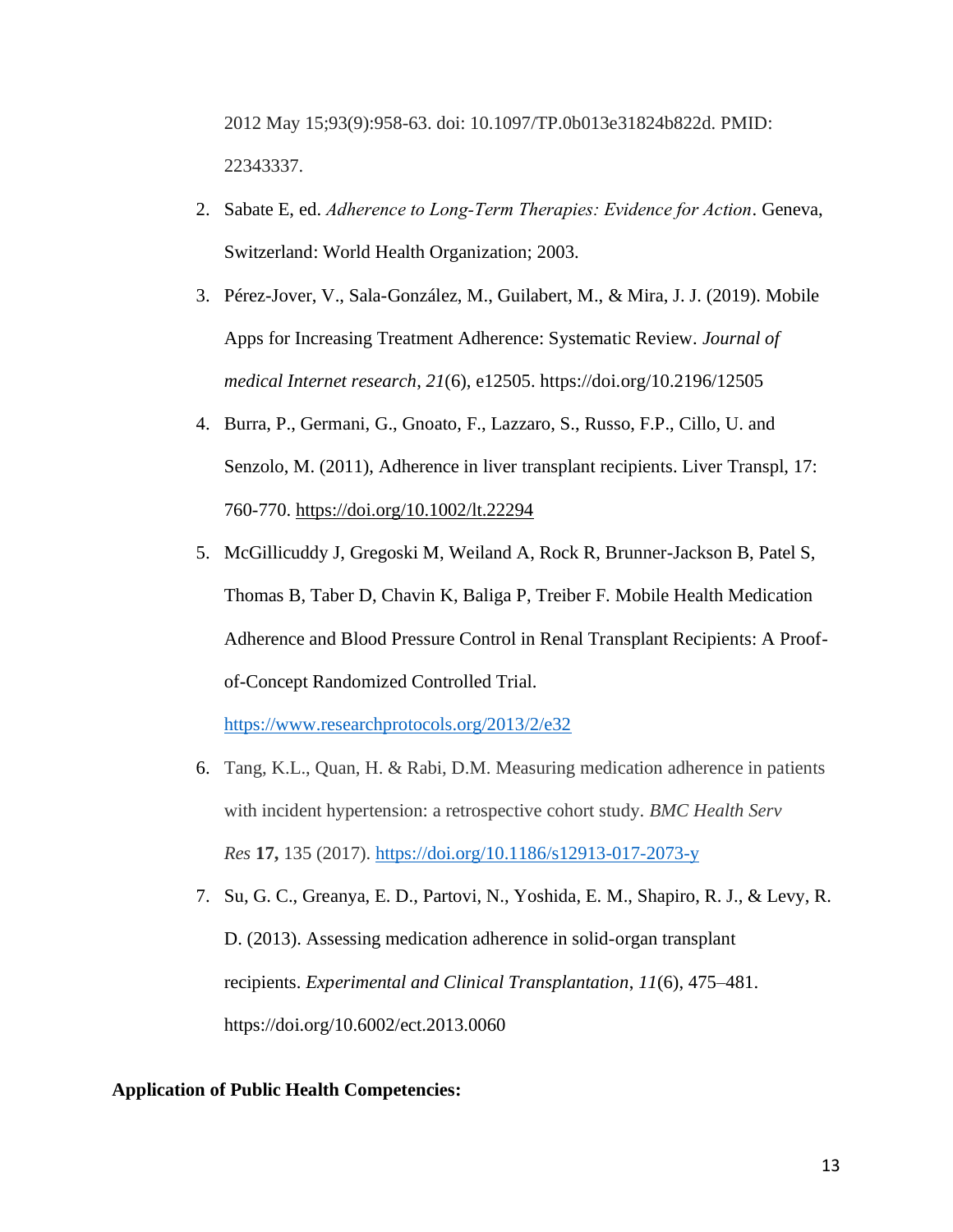- 1. MPHF3: Analyze quantitative and qualitative data using biostatistics, informatics, computer-based programming and software, as appropriate.
	- i. My capstone incorporated the above foundational competency by analyzing data using the McKesson pharmacy software data to determine each patient's average MPR, paired t-test, and linear regression using Microsoft Excel before and after intervention of text messaging/mobile phone application.
- 2. HSRAMPH5: Examine information about health policy issues and problems, and evaluate alternative policy options for these issues.
	- ii. My capstone incorporated the above concentration competency by drawing conclusions after analyzing the data on how to better utilize technology to improve medication adherence in solid organ transplant patients that fill their medications at the Nebraska Medicine Outpatient Pharmacy to get a larger patient population to study more accurately the impact this program is having by possibly doing a randomized controlled trial or calculating multiple regression analysis.
- 3. HSRAMPH1: Demonstrate the skills to analyze and resolve organizational issues through a multidisciplinary systems-based approach.
	- iii. My capstone incorporated the above concentration competency by presenting information to the Transplant team pharmacists at Nebraska Medicine with the findings of my Capstone Project before the end of the Spring semester (before my presentation) to promote patients to use the Nebraska Medicine Outpatient Pharmacy for the filling of their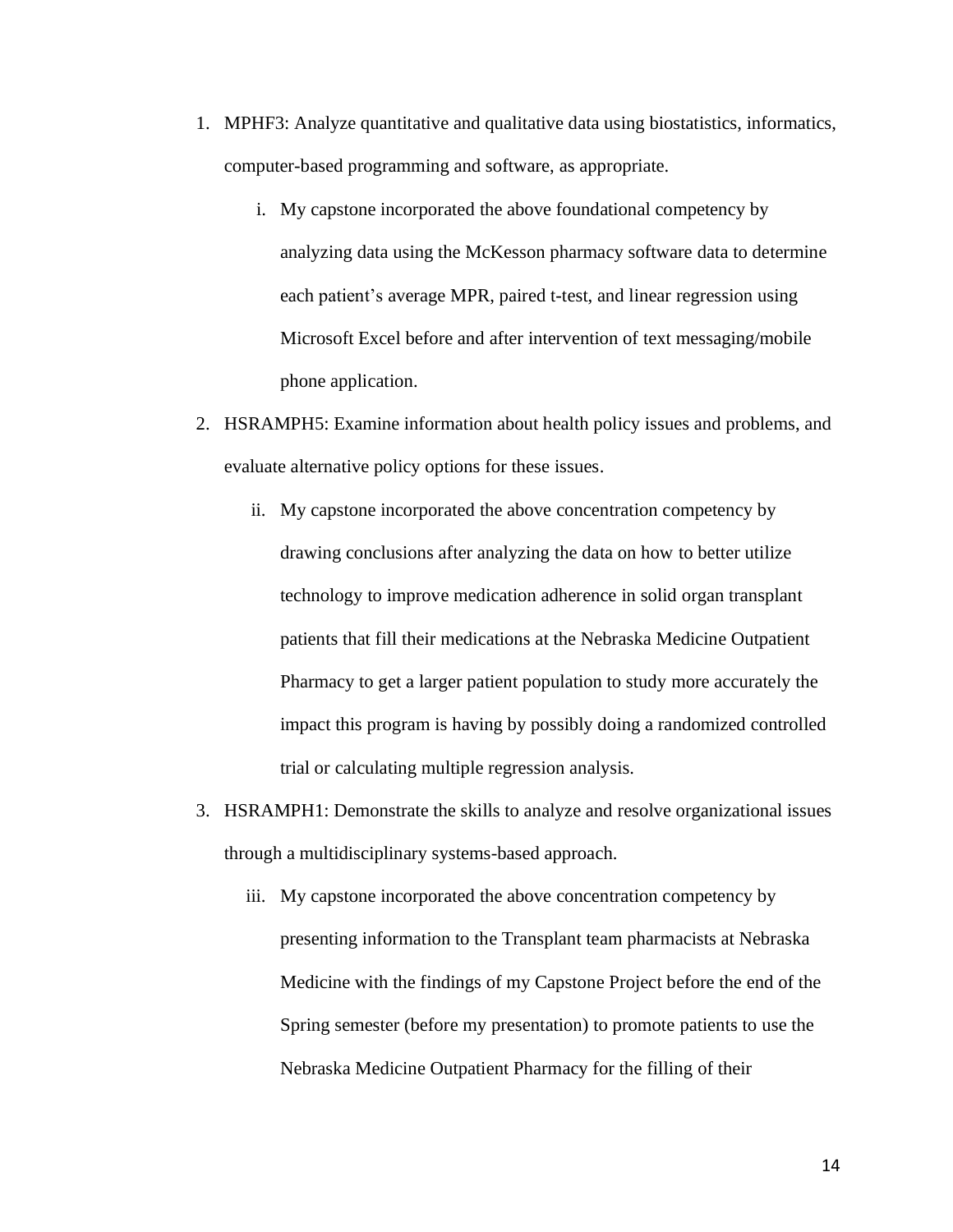medications which includes a free mobile phone application/text messaging service. Additionally, in order to create the custom report within the pharmacy software, McKesson, to identify a specific subset of transplant patients that had downloaded the app and/or using the text messaging software and had voluntarily opted-in before 6/12/2020 I worked with a team with representatives from McKesson and IT, 340B Analysts, and Pharmacy Management at Nebraska Medicine. I tried to resolve the issue of medication nonadherence that increases healthcare expenditures to the organization, by showing a possible benefit of the new mobile phone application and/or text messaging service that the Nebraska Medicine Outpatient Pharmacy had recently implemented could increase medication adherence in a high-risk group of patients, solid organ transplant recipients.

# **Supervision and Facilities:**

Allison Beachler—Pharmacist Lead at Nebraska Medicine Outpatient Pharmacy at Durham Outpatient Center; (402) 559-5215



# **Human Subjects:**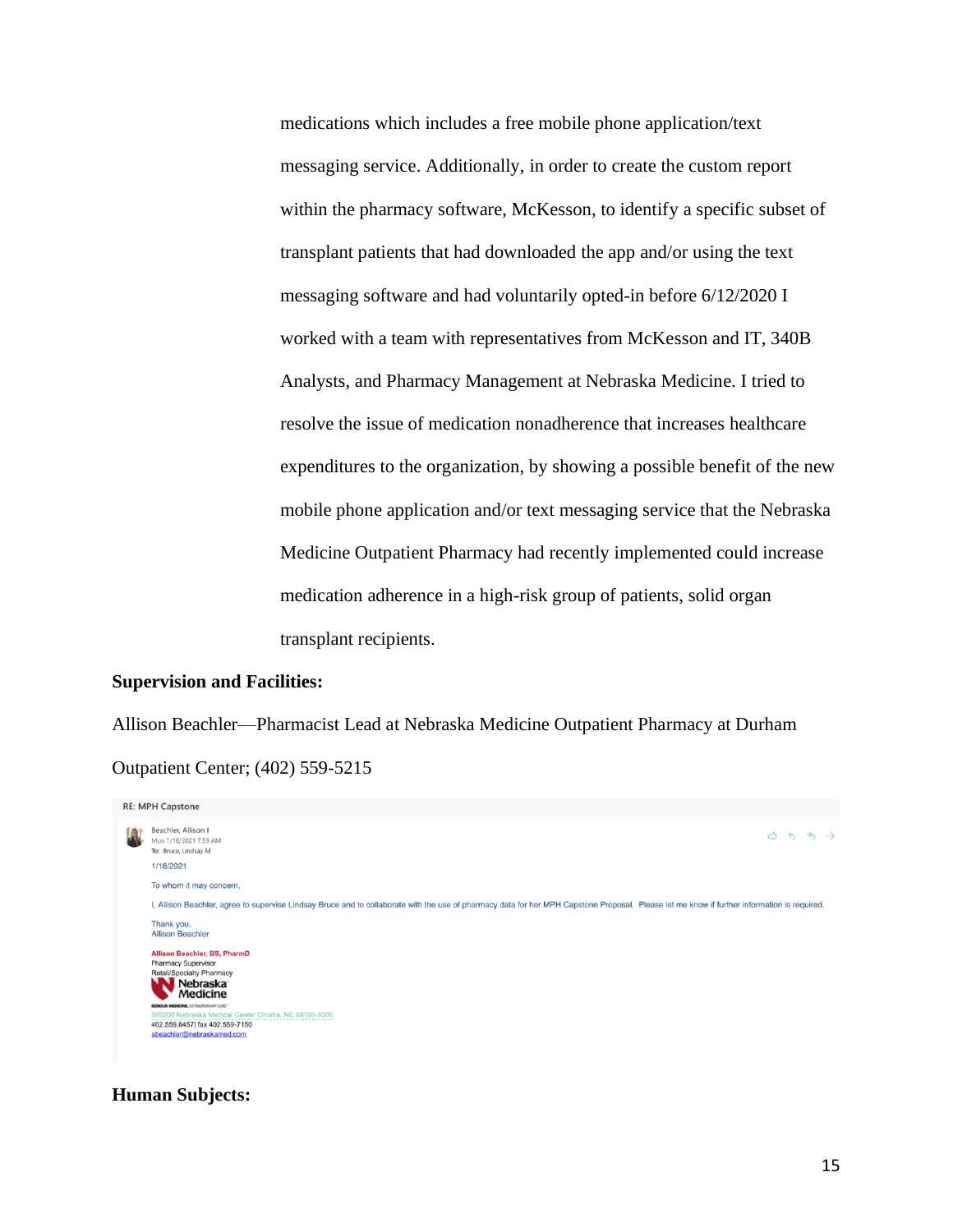After consultation with UNMC IRB, my project is considered a Quality Improvement Project which does not require an application to the IRB, and I am allowed to publish my findings as well without approval.

# **Appendix**

# Table 1: Study Population Breakdown by Type of Transplant, Sex, Race, and Age for 59

| Characteristics           | $\mathbf N$    | Percent |
|---------------------------|----------------|---------|
| <b>Type of Transplant</b> |                |         |
| Heart                     | $\overline{4}$ | 6.78    |
| Lung                      | $\sqrt{2}$     | 3.39    |
| Liver                     | $\overline{2}$ | 3.39    |
| Kidney                    | 47             | 79.66   |
| Combination               | $\overline{2}$ | 6.78    |
| <b>Sex</b>                |                |         |
| Female                    | 22             | 37.29   |
| Male                      | 37             | 62.71   |
| Race                      |                |         |
| American Indian/Alaskan   | 3              | 5.08    |
| Native                    |                |         |
| Native Hawaiian or Other  | $\overline{2}$ | 3.40    |
| Pacific Islander          |                |         |
| <b>Black</b>              | 13             | 22.03   |
| Hispanic                  | 5              | 8.48    |
| Asian                     |                | 1.69    |
| White                     | 35             | 59.32   |
| Age                       |                |         |
| 20-39                     | $\overline{7}$ | 11.86   |
| 40-59                     | 25             | 42.38   |
| 60-79                     | 26             | 44.07   |
| 80-99                     |                | 1.69    |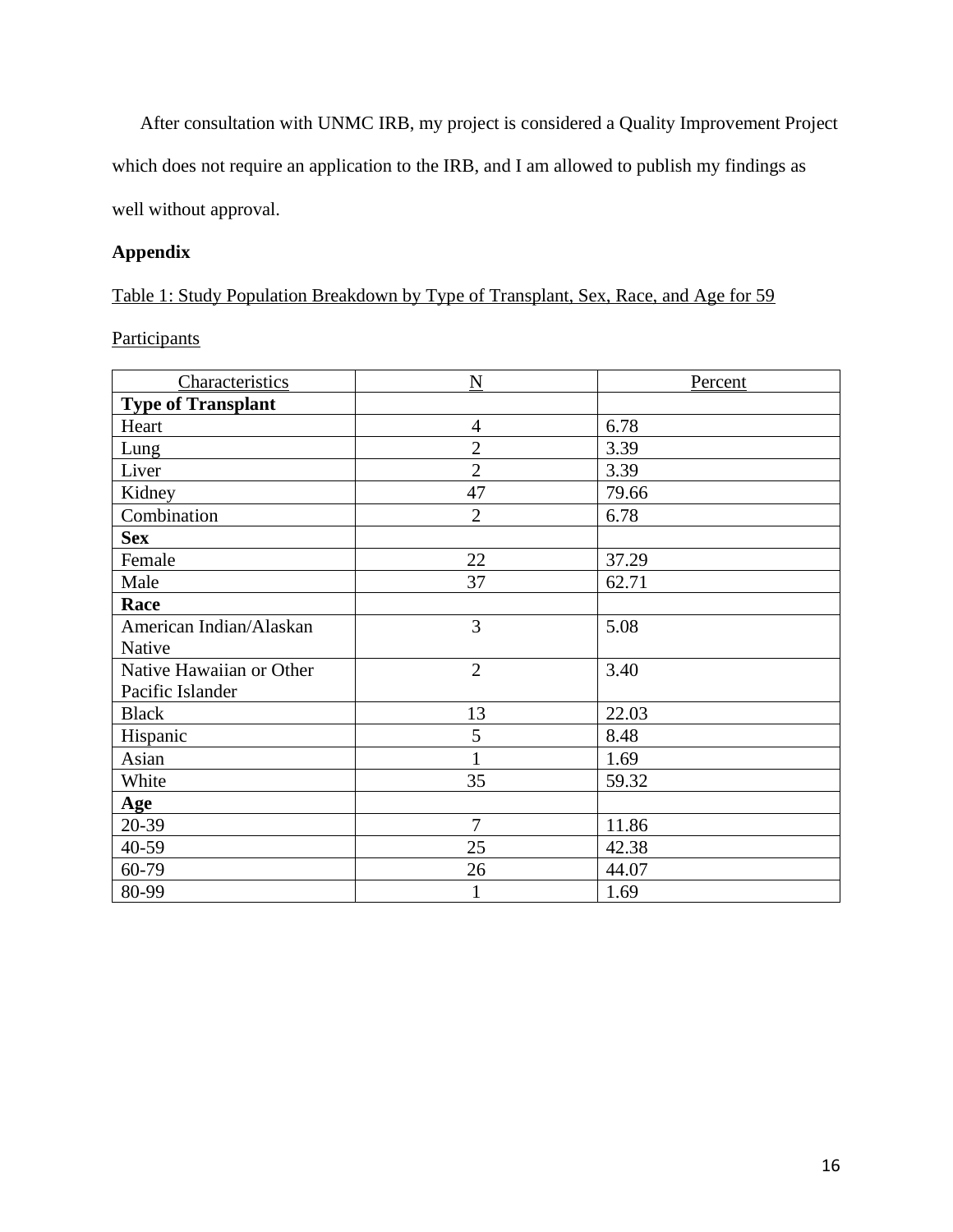| Group                              | $\underline{\mathbf{N}}$ | <b>Average MPR</b> | P-Value  |
|------------------------------------|--------------------------|--------------------|----------|
| Kidney Transplant                  | 47                       | 0.87               | $0.28\,$ |
| Other Solid Organ Transplant Types | $12\,$                   | 0.91               |          |
| Lung & Combo Transplant            | 6                        | 0.96               | 0.003    |
| Other Transplant Types             | 53                       | 0.87               |          |
| Female                             | $22\,$                   | 0.90               | 0.47     |
| Male                               | 37                       | $0.87\,$           |          |
| White Race                         | 35                       | 0.89               | 0.31     |
| <b>Other Races</b>                 | $24\,$                   | $0.86\,$           |          |
| Ages 20-59                         | 32                       | 0.85               | 0.03     |
| Ages 60-99                         | $27\,$                   | 0.91               |          |

# Table 2: Group Differences at Baseline MPR (2019-2020)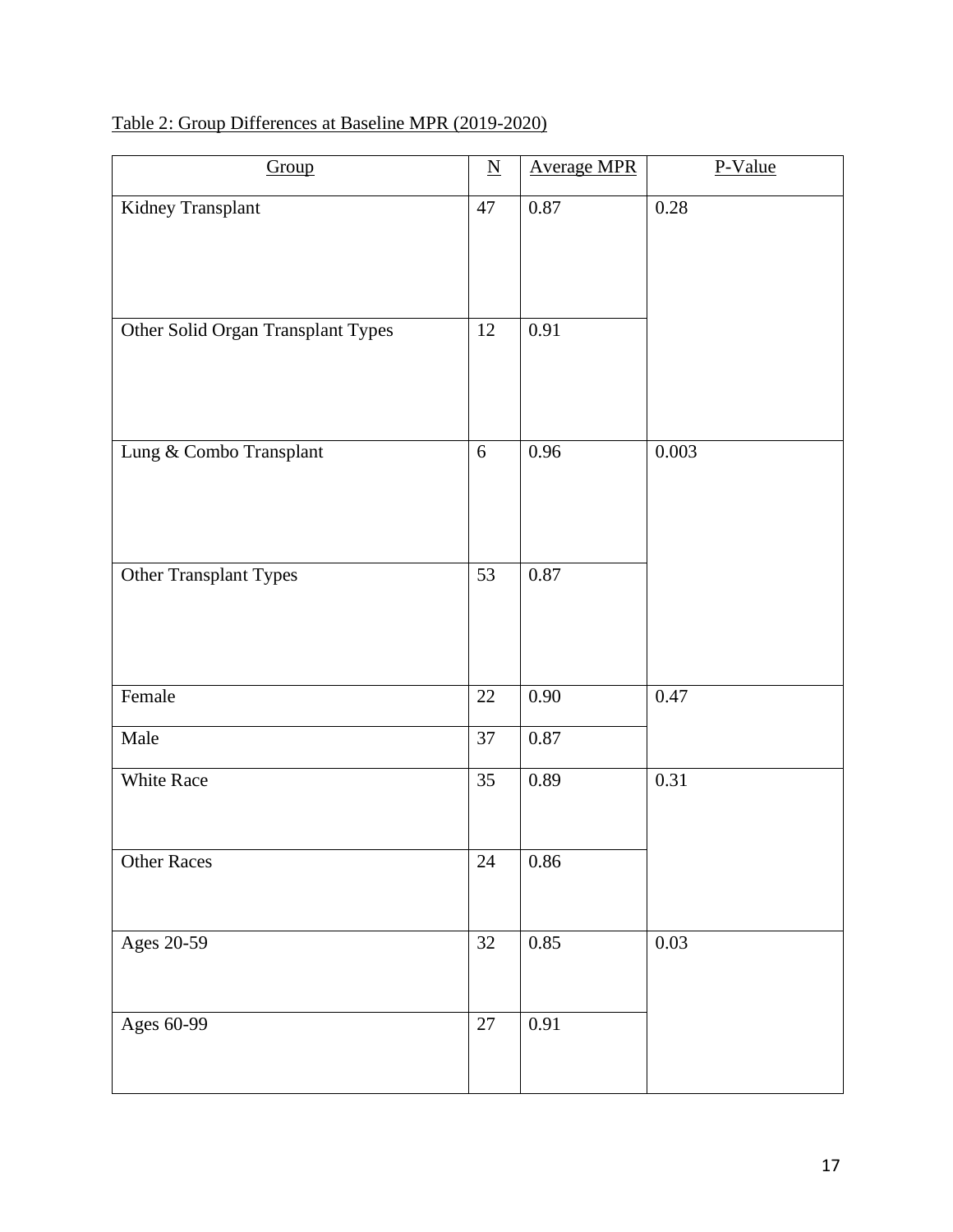# Table 3: Average MPR of the Study Participants and by Transplant Type, Race, Gender, Age Groups Over Two Years

|                     | $\underline{\mathbf{N}}$ | <b>Average MPR</b> | <b>Average MPR</b> | Difference in  | P-Value |
|---------------------|--------------------------|--------------------|--------------------|----------------|---------|
|                     |                          | in 2019-2020       | in 2020-2021       | <b>MPR</b>     |         |
| <b>Total Sample</b> | 59                       | 0.88               | 0.86               | $-0.02$        | 0.31    |
| Type of             |                          |                    |                    |                |         |
| Transplant          |                          |                    |                    |                |         |
| Lung & Combo        | 6                        | 0.96               | 0.88               | $-0.08$        | 0.24    |
| Other               | 53                       | 0.87               | 0.86               | $-0.01$        | 0.56    |
| Race                |                          |                    |                    |                |         |
| White               | 35                       | 0.89               | 0.89               | $\overline{0}$ | 0.68    |
| Other               | 24                       | 0.86               | 0.83               | $-0.03$        | 0.34    |
| <b>Sex</b>          |                          |                    |                    |                |         |
| Female              | 22                       | 0.90               | 0.87               | $-0.03$        | 0.21    |
| Male                | 37                       | 0.87               | 0.86               | $-0.01$        | 0.73    |
| $\mathbf{Age}$      |                          |                    |                    |                |         |
| 20-59               | 32                       | 0.85               | 0.81               | $-0.04$        | 0.14    |
| 60-99               | 27                       | 0.91               | 0.93               | 0.02           | 0.53    |